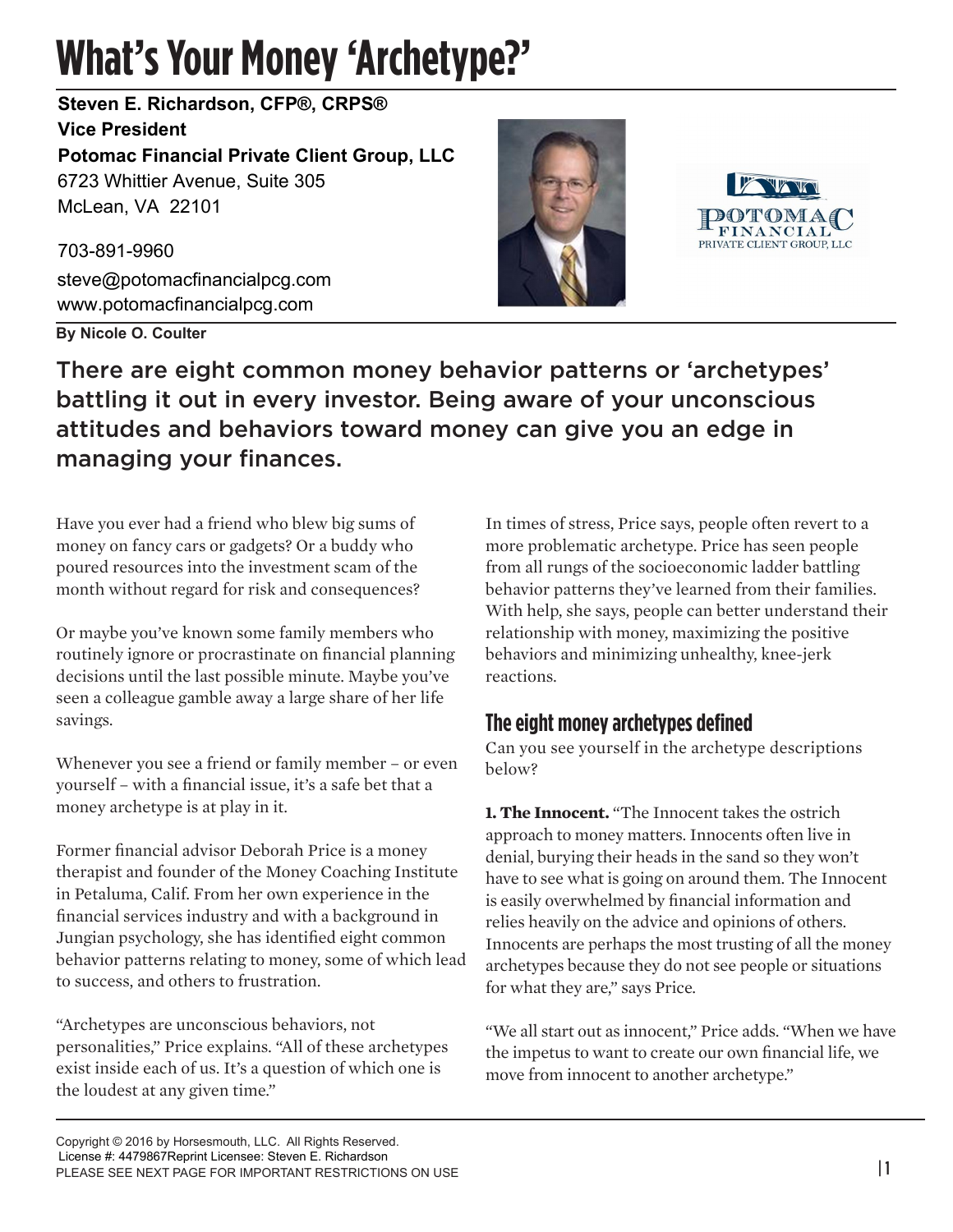**2. The Victim.** "Victims are prone to living in the past and blaming their financial woes on external factors," says Price. Passive-aggressive (prone to acting out their feelings in passive ways rather than through direct action) in nature, Victims often appear disguised as Innocents, because they seem so powerless and appear to want others to take care of them.

"However, this appearance is often either a conscious or subconscious ploy to get others to do for them what they refuse to do for themselves. Victims generally have a litany of excuses for why they are not more successful. That is not to say that bad things haven't actually happened to the Victim," says Price.

**3. The Warrior.** "The Warrior sets out to conquer the money world and is generally seen as successful in the business and financial worlds," writes Price. "Warriors are adept investors, focused, decisive, and in control. Although Warriors will listen to advisors, they make their own decisions and rely on their own instincts and resources to guide them.

"Warriors often have difficulty recognizing the difference between what appears to be an adversary and a worthy opponent. A worthy opponent should be embraced as an opportunity to put down the sword and recognize the potential for growth and transformation being offered in disguise."

Warriors make decisions quickly and take responsibility for their actions. Oftentimes Victims can morph into Warriors when they shift their energy away from anger and blame toward making empowered decisions.

**4. The Martyr.** "Martyrs are so busy taking care of others' needs that they often neglect their own," says Price. "Financially speaking, Martyrs generally do more for others than they do for themselves. They often rescue others (a child, spouse, friend, partner) from some circumstance or other. However, Martyrs do not always let go of what they give and are repeatedly let down when others fail to meet up to their expectations. They have formed an unconscious attachment to their own suffering."

Price notes that the Martyr "moves between two distinctly different energies: one that seeks to be in

control and control others and the other being the wounded, often very needy, child. Martyrs tend to be perfectionists and have high expectations of themselves and of others, which makes them quite capable of realizing their dreams because they put so much energy into needing to be right."

Martyrs have a lot of underlying Warrior potential. They are often wise with money, though they might use money as a means for control. "It's important to recognize the passive aggressiveness in Martyrs, just like with Victims," Price says.

**5. The Fool.** "The Fool plays by a different set of rules altogether," says Price. "A gambler by nature, the Fool is always looking for a windfall of money by taking financial shortcuts. Even though the familiar adage 'A fool and his money are soon parted' often comes true, Fools often win because they are willing to throw the dice; they are willing to take chances.

"The Fool is really a combination of the Innocent and the Warrior. Like the Innocent, the Fool is often judgment impaired and has difficulty seeing the truth about things. An adventurer, the Fool gets caught up in the enthusiasm of the moment, caring little for the details."

Fools need help overcoming some of their more rash impulses. They need help in understanding the consequences, Price says. They need to realize that they can get further ahead by using more consistent discipline strategies.

"A fool is a beautiful archetype if they can learn to become disciplined," she notes. "The Fool and the Magician are the closest aligned. They're great people, because they don't have a lot baggage. Fools are actually well positioned to learn from their mistakes with help."

**6. The Creator/Artist.** "Creator/Artists are on a spiritual or artistic path. They often find living in the material world difficult and frequently have a conflicted, love/hate relationship with money. They love money for the freedom it buys them, but have little or no desire to participate in the material world. Their negative beliefs about materialism only create a block to the very key to the freedom they so desire," says Price.

Copyright © 2016 by Horsesmouth, LLC. All Rights Reserved.

2 | is furnished "as is" without warranty of any kind. Its accuracy and completeness is not guaranteed and all warranties expressed or implied are hereby **IMPORTANT NOTICE** This reprint is provided exclusively for use by the licensee, including for client education, and is subject to applicable copyright laws. Unauthorized use, reproduction or distribution of this material is a violation of federal law and punishable by civil and criminal penalty. This material excluded.